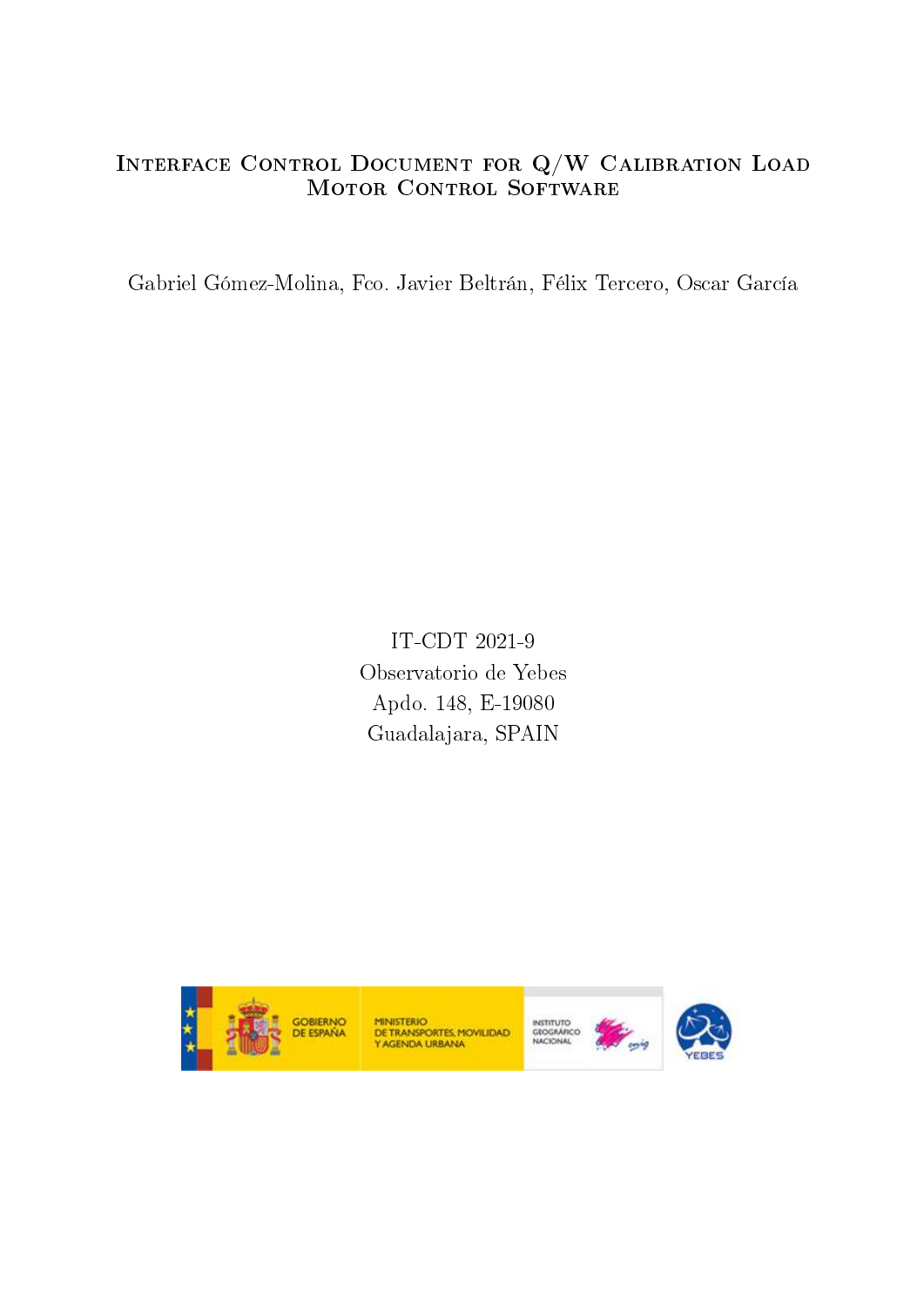# **Contents**

| $\mathbf{1}$   | Introduction<br>3<br>Class diagram<br>3                |              |  |
|----------------|--------------------------------------------------------|--------------|--|
| 2 <sub>1</sub> |                                                        |              |  |
| 3              | Configuration files and Dictionaries<br>$\overline{4}$ |              |  |
| 4              | Internal operation                                     | $\mathbf{5}$ |  |
|                | 4.1                                                    | -5           |  |
|                | 4.2                                                    | 6            |  |
|                | 4.2.1                                                  | 7            |  |
|                | 4.2.2                                                  | 8            |  |
|                | 4.3                                                    | 9            |  |
| 5              | User interface<br>9                                    |              |  |
| 6              | <b>ACS</b> Component<br>11                             |              |  |
|                | Software version<br>12                                 |              |  |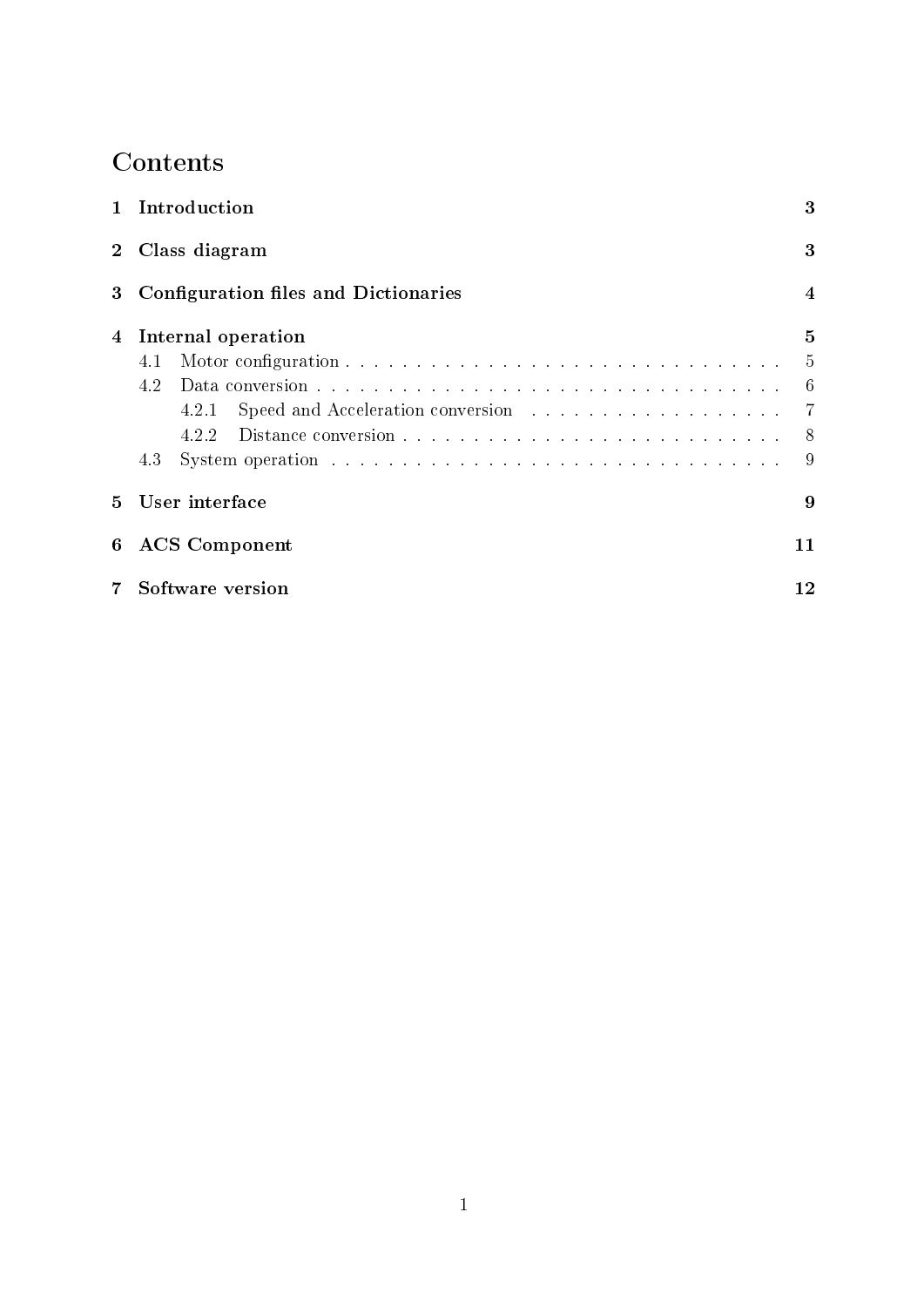# List of Figures

| 'an<br>ചക്ക |  |  |
|-------------|--|--|
|-------------|--|--|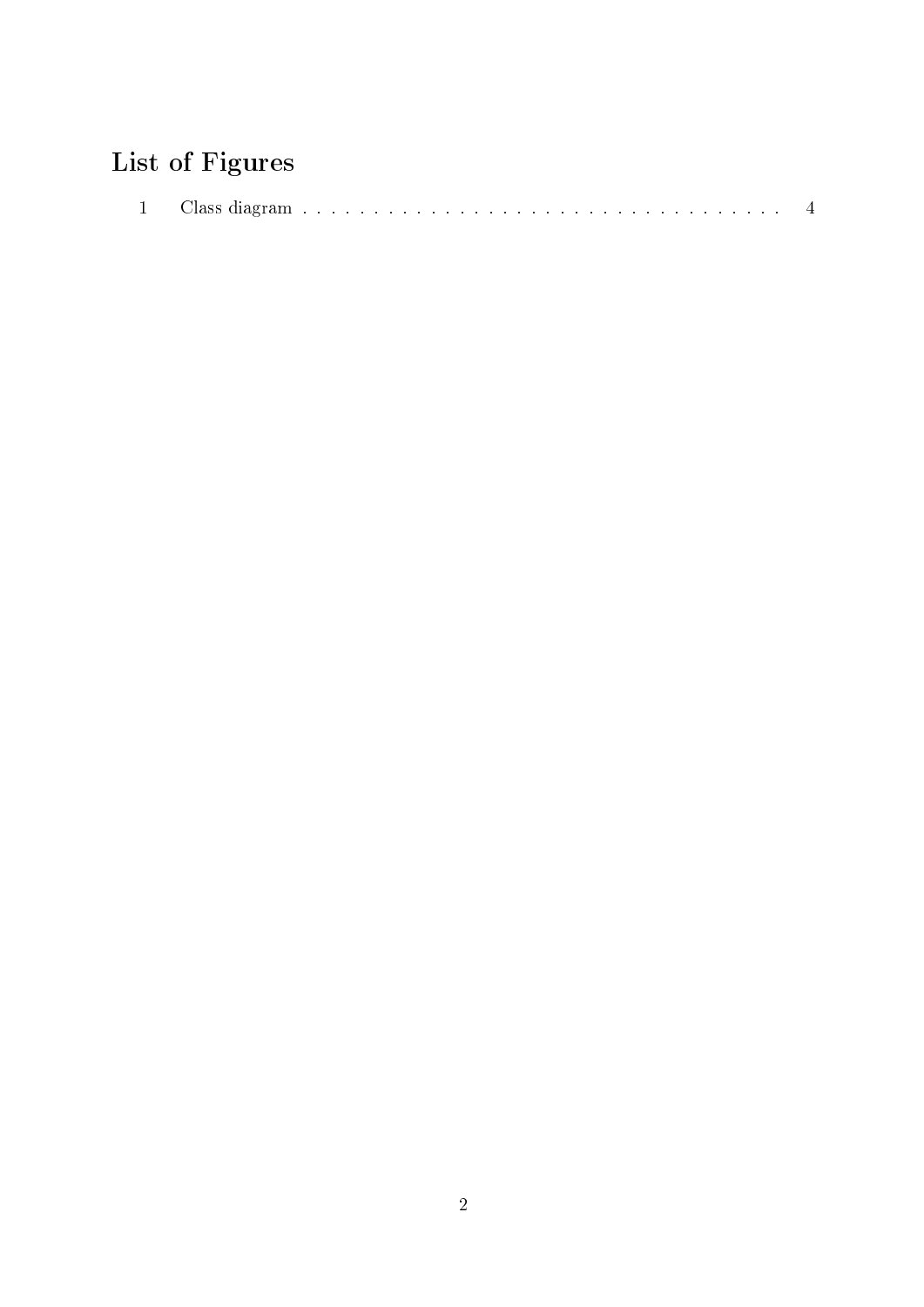## <span id="page-3-0"></span>1 Introduction

This document describes the interface between the motor software and the radio-telescope control software (ACS). A general description of the software and the main functions to operate the motor are given in this document.

The software is developed in  $C++$  language and a Makefile is given to compile it and to generate a test program (only for testing purposes for the developed classes). The user of this software is another software (ACS), therefore the interface between the two must be compatible and clear. Since  $C++$  is one of the languages supported by CORBA, the interface is transparent.

The structure of the software is explained in [section 2,](#page-3-1) the configuration file and the dictionaries with the motor commands and motor axis parameters are described in [sec](#page-4-0)[tion 3,](#page-4-0) the internal operation is commented in [section 4,](#page-5-0) and finally, the user interface methods are described in [section 5.](#page-9-1)

## <span id="page-3-1"></span>2 Class diagram

A simplied class diagram with the main methods is shown in [Figure 1.](#page-4-1)

The software is divided in three main classes plus a common functions file (common-Functions.cc).

- **Comm:** This is the communication class. This class contains the method to initialize a TCP socket to establish a connection with the motor, and implements the methods to send commands to the motor and receive replies from it. The communication is not handled directly with the stepper motor, but with a Raspberry Pi  $3B+$  (RS232-Ethernet interface).
- StepperCommand: This class implements the data structures for the commands and replies in the format that the motor specifies. It also contains the methods to encode the commands to send to the motor and decode the replies received from the motor, as well as checking if the received status code is correct.
- MotorFunctions: Here is the most important class, that implements the functionality to operate the motor and uses the other two classes to support that operation. The methods to configure, move the load and get the position of the load, among others, are implemented in this class.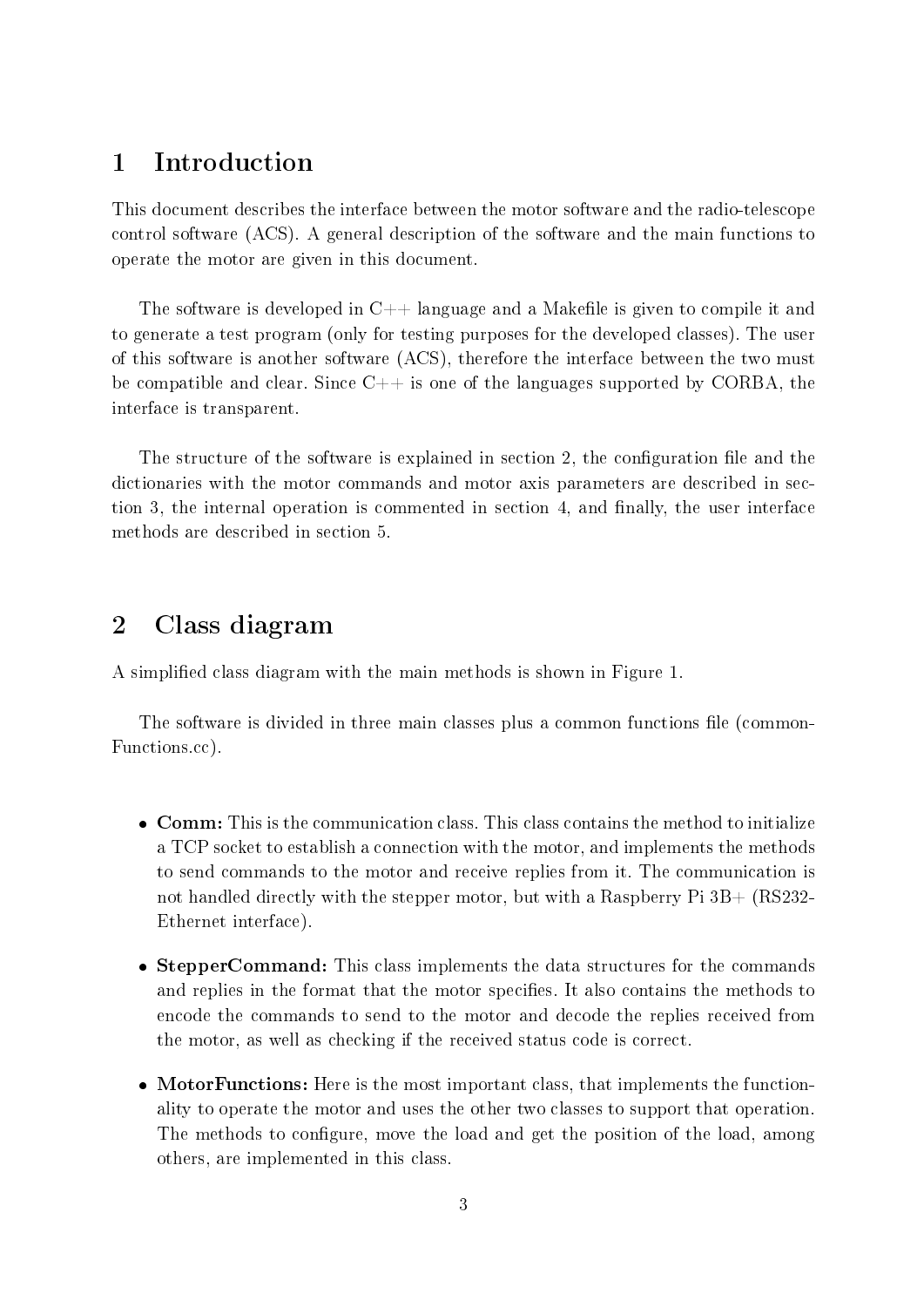<span id="page-4-1"></span>

Figure 1: Class diagram

 $\bullet$  commonFunctions: This file contains the functions to read the parameters.cfg file and the dictionaries of commands and motor axis parameters. It also implements the logger functions.

These classes will be described in depth in [section 4.](#page-5-0)

## <span id="page-4-0"></span>3 Configuration files and Dictionaries

The stepper motor firmware (PD-1180 TMCL) has a list of commands to operate it, and a list of motor axis parameters that can be set or read. The commands have a mnemonic and a number associated with it. The same thing happens to the axis parameters. In order to work with parameter and command names instead of numbers, two dictionaries have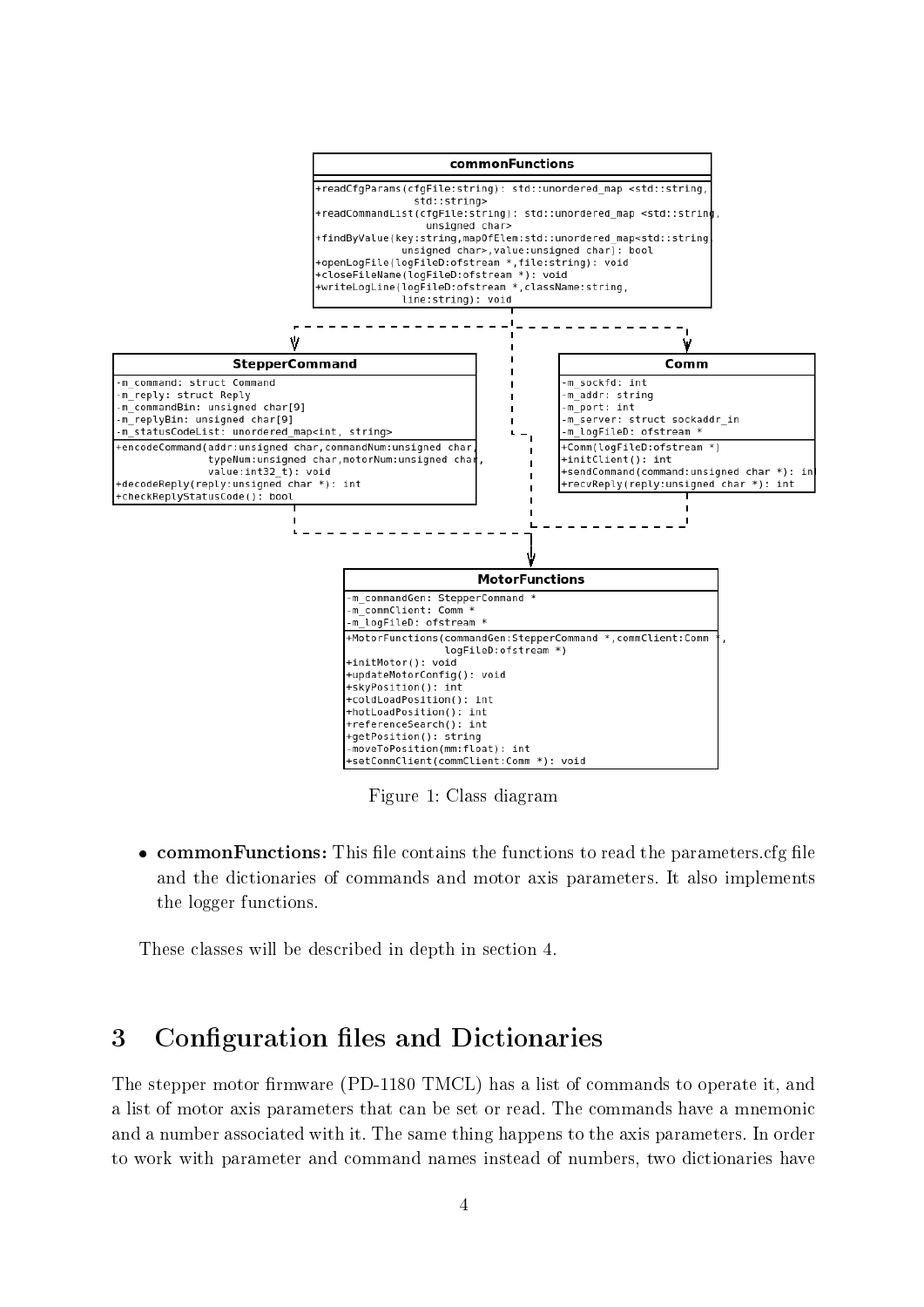been created. The **commandList.txt** and **motorAxisParameters.txt** each one with a list of **command=number** and **axisParameter=number** respectively. These files are read by the program and the dictionaries are loaded in the program memory so the mnemonics and parameter names can be used to make the software more readable.

Regarding the configurable parameters of the system, there is another file, the parameters.cfg configuration file with the main parameters to set up to be able to connect to the Raspberry Pi  $3B+$  (RS232-Ethernet interface) and operate the motor. The file structure is the same as the other two described above: parameterName=value.

In this file, the Raspberry Pi  $3B+$  IP address, the motor module address, the microstep resolution of the motor, the ball screw lead, the speed and acceleration, the load positions, etc are configured.

### <span id="page-5-0"></span>4 Internal operation

The internal operation of the classes Comm and StepperCommand is transparent to the user, so, for more information besides the description given in [section 2,](#page-3-1) the  $C++$ code is provided.

Regarding the MotorFunctions class a more detailed description is given here.

The class methods can be divided in three parts: the motor configuration methods, the data conversion methods and the system operation methods. The first are all the methods programmed to set up the motor with an initial configuration, the second are the methods that take care of data conversion between real world units and motor units, and the third are the methods to operate the calibration system.

#### <span id="page-5-1"></span>4.1 Motor configuration

The configuration methods are the following:

```
public :
  //Initialize the motor the first time it is connected to
  //the power supply.
  int init Motor ();
  //Read again the parameters.cfg file and reconfigure the motor
  //calling configMotor().
  int updateMotorConfig ( ) ;
```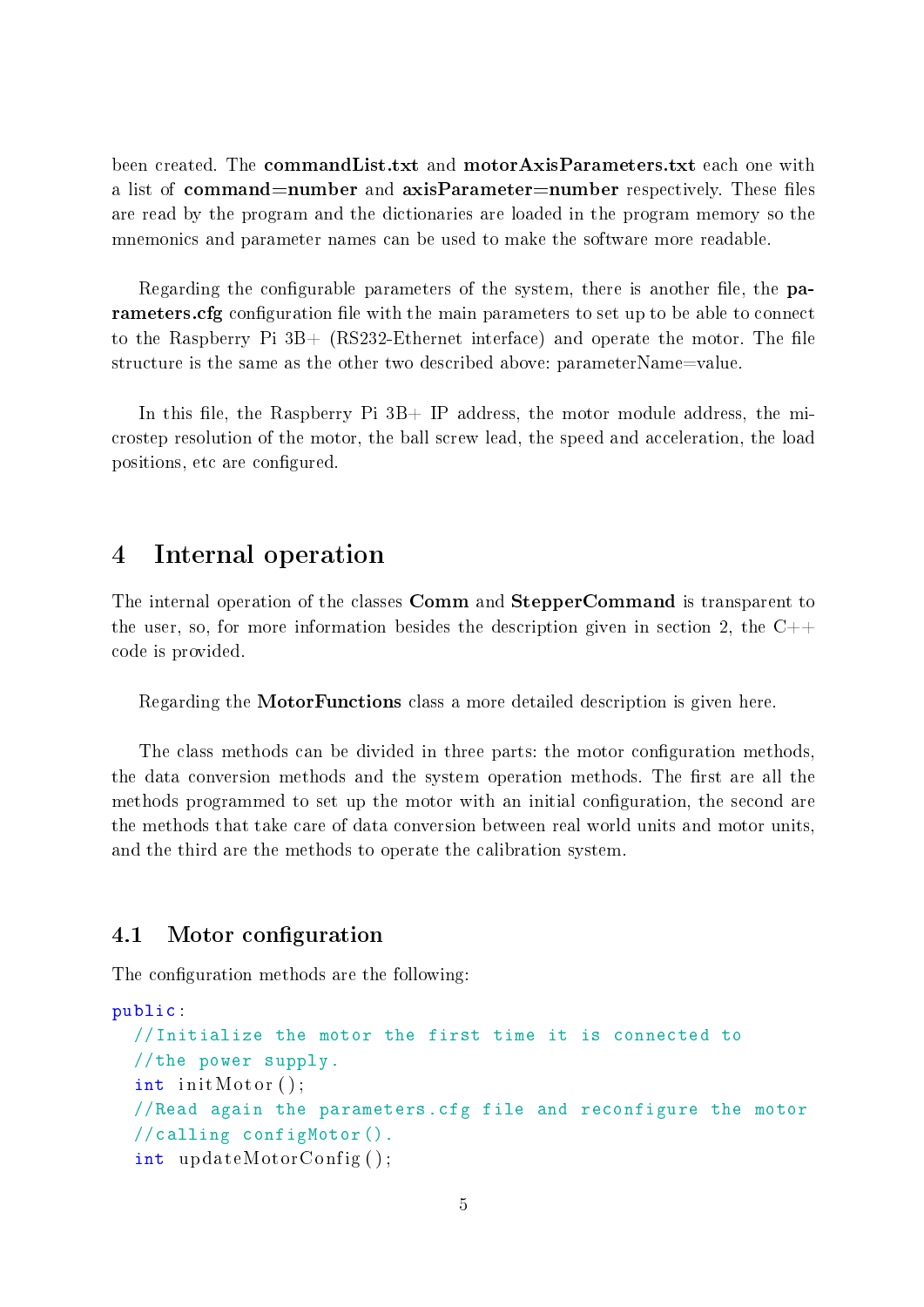```
//To reset the communication client.
  void setCommClient (Comm * commClient);
  //Get axis parameter from the motor.
  int32 t getMotorParameter ( s tring parameter, bool printOutput );
  //Set axis parameter.
  void setMotorParameter (string parameter, int32 t value);
  //Configure the speed , acceleration
  //and ramp mode for positioning.
  void config Speed And Acceleration ();
  //Configure the reference search speed.
  void configReferenceSearchSpeed();
  //Reset all settings in the EEPROM to their factory defaults.
  void restoreFactorySetting ();//Restart the CPU of the module (like a power cycle).
  void < software Reset();
private :
  //All basic configuration of the motor is done here.
  int configMotor();
  //Configure the encoder prescaler based on
  //the microsteps selected.
  void configEncoderPrescaler (int \text{ u step});//Read the config parameters from the configuration file.
  void readConfigParamsFromFile ( ) ;
  //Read every axis parameter from the motor
  //and print them on the screen.
  void getMotorConfiguration();
  //Read axis parameters from the motor and save them.
  void saveMotorConfigurationToFile(string fileName);
```
These methods take care of setting up the motor for the first use, reconfigure the motor reloading the configuration parameters from the parameters.cfg file, getting all axis parameters and printing them on the screen or saving them on a file, etc.

#### <span id="page-6-0"></span>4.2 Data conversion

The data conversion methods are necessary to change the real world units of position (mm), speed (mm/s), acceleration  $(mm/s^2)$ , etc, to the stepper motor internal units. The list of methods is shown below: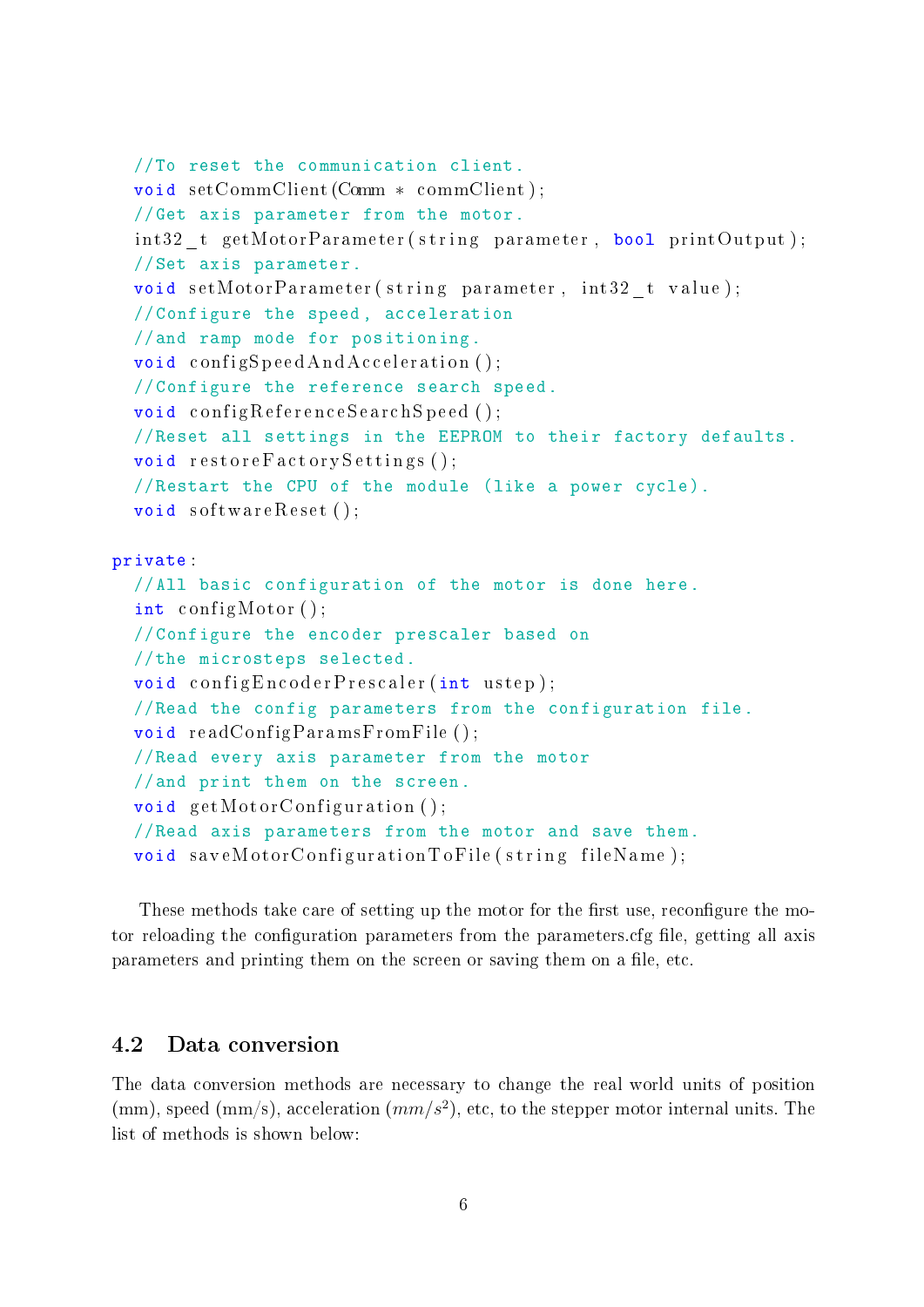```
public :
  //Convert velocity in mm/s to motor value.
  int speedMms2Val ( int mms ) ;
  //Converts acceleration from mm/s^2 to motor value.
  int \arccos acceleration Mms2Val (int mms);
private :
  //Convert the microstep resolution value into
  //the microstep resolution byte.
  int uStepRes2Val ( int uStepRes ) ;
  //Convert velocity in mm/s to rps.
  int speedMms2Rps ( int mms ) ;
  //Converts distance from millimeters to motor value (microsteps).
  int positionMM2Val(fload mm);//Converts distance from motor value (microsteps) to millimeters.
  float positionVal2MM(int val);//Converts distance from motor value (microsteps) to micrometers.
  int positionVal2UM ( int val ) ;
```
#### <span id="page-7-0"></span>4.2.1 Speed and Acceleration conversion

The speed conversion is performed from mm/s to the motor value (integer 0..2047) with the following equations:

$$
\begin{cases}\nv_{pps} = \frac{16 \cdot 10^6 \cdot val}{2^{pulse\_div} \cdot 2048 \cdot 32} & (\text{ustep/s}) \\
v_{rps} = \frac{v_{pps}}{F \cdot uF} & (\text{rev/s}) \\
v_{mms} = v_{rps} \cdot L & (\text{mm/s})\n\end{cases}
$$

Where val is the speed value in motor units, *pulse* div is the pulse divisor axis parameter, F the fullstep resolution (200 steps/rev),  $uF$  microstep resolution (ustep/step), and  $L$  is the ball screw lead (5mm/rev for this system).

The conversion from mm/s to motor value is given by [Equation 1.](#page-7-1)

<span id="page-7-1"></span>
$$
v_{mms} = \frac{16 \cdot 10^6 \cdot val \cdot L}{2^{pulse\_div} \cdot 2048 \cdot 32 \cdot F \cdot uF} \quad (\text{mm/s}) \tag{1}
$$

 $2^{pulse\_div} \cdot 2048 \cdot 32 \cdot F \cdot uF$  (imm/s)<br>The conversion from the motor value to mm/s is given by [Equation 2.](#page-8-1)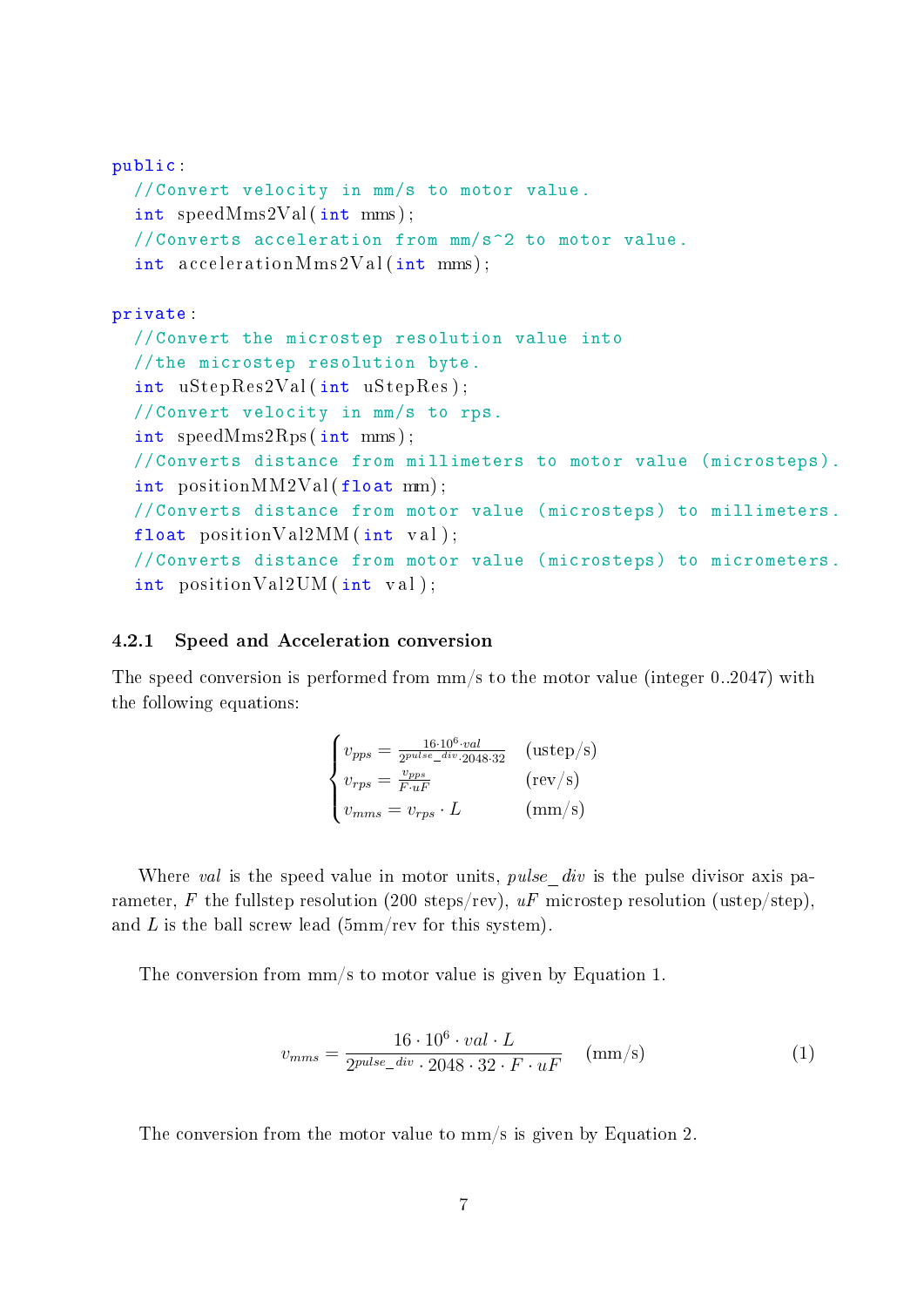<span id="page-8-1"></span>
$$
val = \frac{v_{mms} \cdot 2^{pulse\_div} \cdot 2048 \cdot 32 \cdot F \cdot uF}{16 \cdot 10^6 \cdot L}
$$
 (2)

Regarding the acceleration, the conversion is from  $mm/s^2$  to stepper motor value (integer 0..2047). The equations are equivalent.

$$
\begin{cases}\n a_{pps} = \frac{(16 \cdot 10^6)^2 \cdot val}{2^{pulse\_div + ramp\_div + 29}} \\
 a_{rps} = \frac{a_{pps}}{F \cdot uF} \\
 a_{mms} = a_{rps} \cdot L\n\end{cases} \quad (\text{rev/s}^2)
$$

The conversion from  $mm/s^2$  to motor value is given by [Equation 3.](#page-8-2)

<span id="page-8-2"></span>
$$
a_{mms} = \frac{(16 \cdot 10^6)^2 \cdot val \cdot L}{2^{pulse\_div + ramp\_div + 29} \cdot F \cdot uF} \quad (\text{mm/s}^2)
$$
 (3)

 $2^{pulse\_div + ramp\_div + 29} \cdot F \cdot uF$  (in  $\binom{mm}{b}$ )<br>The conversion from the motor value to  $mm/s^2$  is given by [Equation 4.](#page-8-3)

<span id="page-8-3"></span>
$$
val = \frac{a_{mms} \cdot 2^{pulse\_div + ramp\_div + 29} \cdot F \cdot uF}{(16 \cdot 10^6)^2 \cdot L}
$$
 (4)

#### <span id="page-8-0"></span>4.2.2 Distance conversion

The distance or position conversion from mm to microstep and vice versa is computed with the following equations.

$$
\begin{cases} p_{mm} = \frac{p_{uster} \cdot L}{F \cdot uF} & \text{(mm)}\\ p_{uster} = \frac{p_{mm} \cdot F \cdot uF}{L} & \text{(microstep)} \end{cases}
$$

Where  $p_{\text{ustep}}$  is the position value in microstep and  $p_{mm}$  is the position value in millimeters.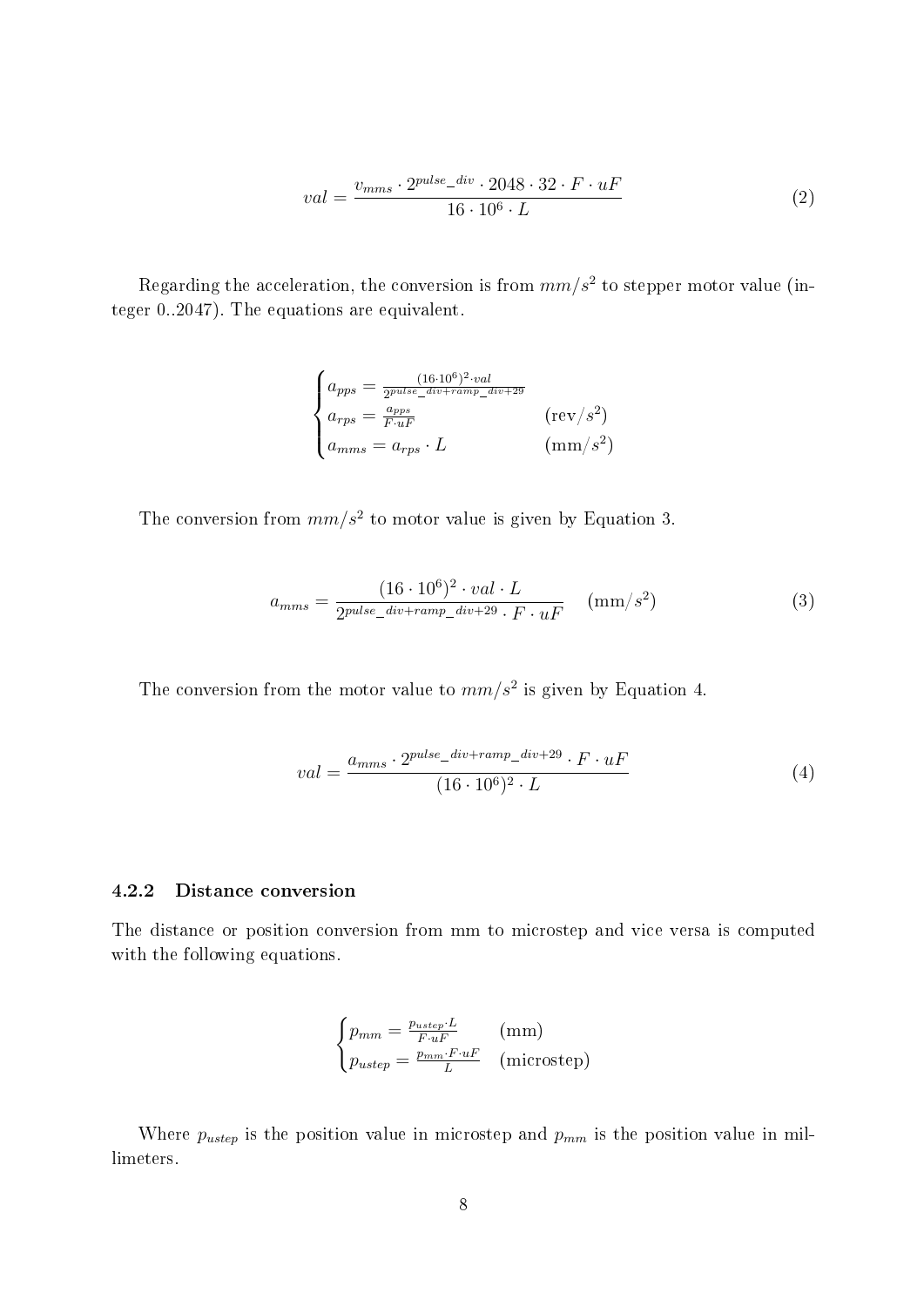#### <span id="page-9-0"></span>4.3 System operation

There are the methods to operate the system to perform the calibration of the receivers.

```
public :
  //Move to Sky Position
  float skyPosition();
  //Move to Cold Load Position
  float \operatorname{coldLoadPosition}();
  //Move to Hot Load Position
  float hotLoad Position();
  //Get the position with a code: sky, hot, cold , unknown.
  string \text{getPosition}();
  //Reference the motor to the left limit switch ,
  //and go to the reference position
  //(refPosition()) X millimeter to the right of
  //the left limit switch.
  float referenceSearch();
  //Move the reference position. After reference search.
  float refPosition(float mm);//Move the load to an absolute position in millimeters.
  //The function does the conversion
  //from millimeters to microstep.
  float moveToPosition (float mm);
private :
  //Send a command and get a reply from the stepper motor.
  void sendCommandAndCheckReply ( unsigned char addr ,
        unsigned char commandNum,
        unsigned char typeNum ,
        unsigned char motorNum ,
        int32_t value);
```
## <span id="page-9-1"></span>5 User interface

In this section the usage of the classes is described. First of all, it is necessary to create ofstream object for the logger. Then a communication client (instance of Comm class), a command generator (instance of StepperCommand class) and a motor object (instance of MotorFunctions class). The StepperCommand, Comm and ofstream objects are passed as a parameter to the motor object. Then, the system operation is commanded with the motor instance.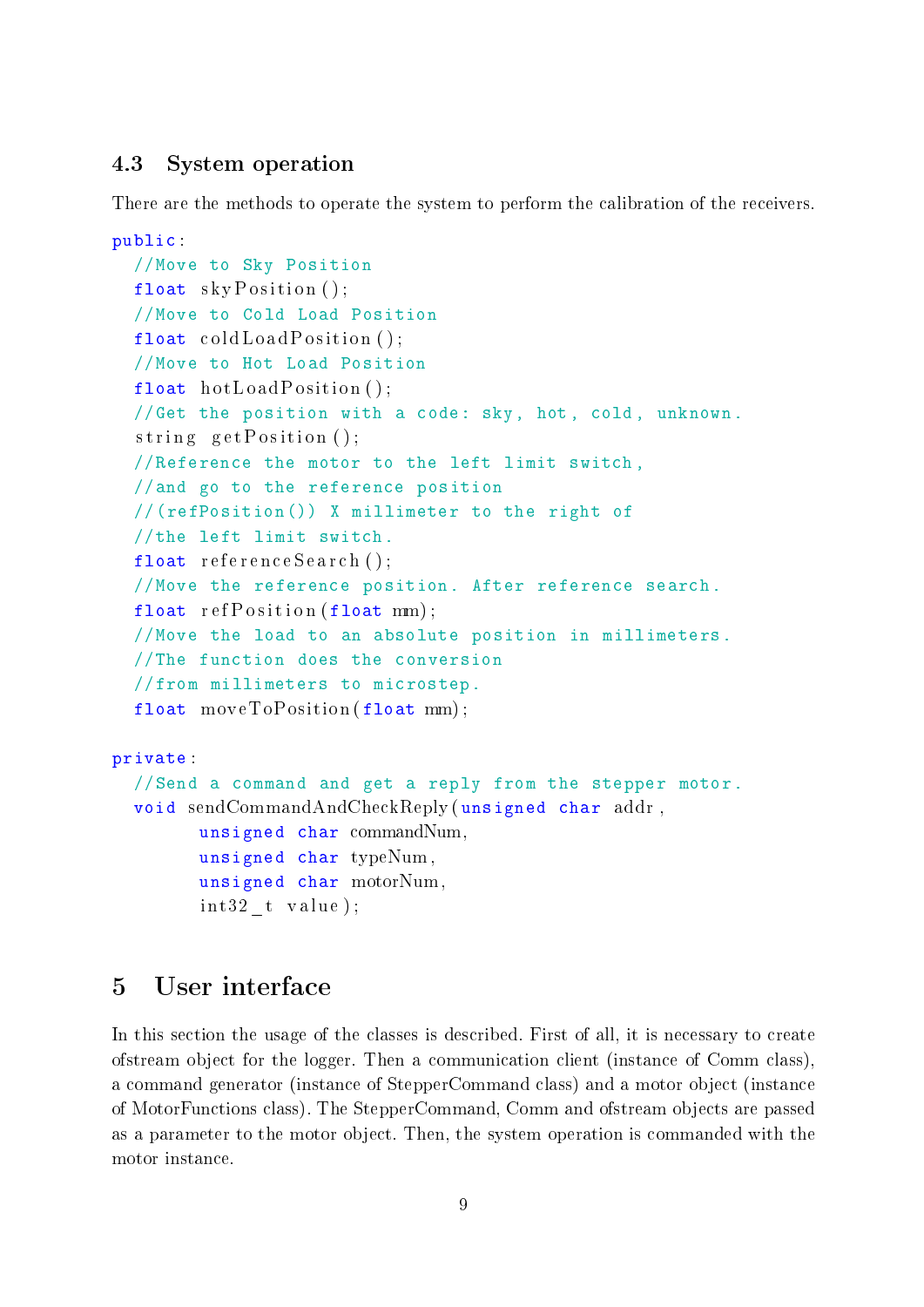After creating the motor object, it is necessary to initialize it with initMotor() method, then, the system is ready to start switching between positions. A short example is shown below.

```
//Create log file and open it:
string logFileName = "CL.log";of stream \ logFileD ;openLogFile(&logFileD, logFileName);writeLogLine(&logFileD, "main.cc", "Start, Main, Program.");
//Create the communicationClient object:
Comm commClient = Comm(\&logFileD);
//Create commandGenerator object:
StepperCommand commandGen = StepperCommand();
//Create motor object:
MotorFunctions motor = MotorFunctions (&commandGen,
                                        &commClient ,
                                        &logFileD );
motor.initMotor(); //Initialize the motor.
motor coldLoadPosition (); //Move to Cold Load Position
position = motor . get Position (); //Ask the position
printf ("Position: \&s\n\cdot", position.c_str());
//It is possible to change a parameter in
//parameters.cfg and then reload the motor
//configuration from parameters.cfg file.
motor . updateMotorConfig ( ) ;
motor.skyPosition(); //Move to Sky position
position = motor . get Position (); //Ask the position
print f("Position: %s\n", position.c_str();//Do a reference search to position the motor in the
//default position = Sky
motor . reference Search ();
```
The user interface functions to operate the system (MotorFunctions class) are:

- int initMotor(): parameters: none, return value: 0 if no error
- $\bullet$  float skyPosition(): parameters: none, return value: position deviation (mm)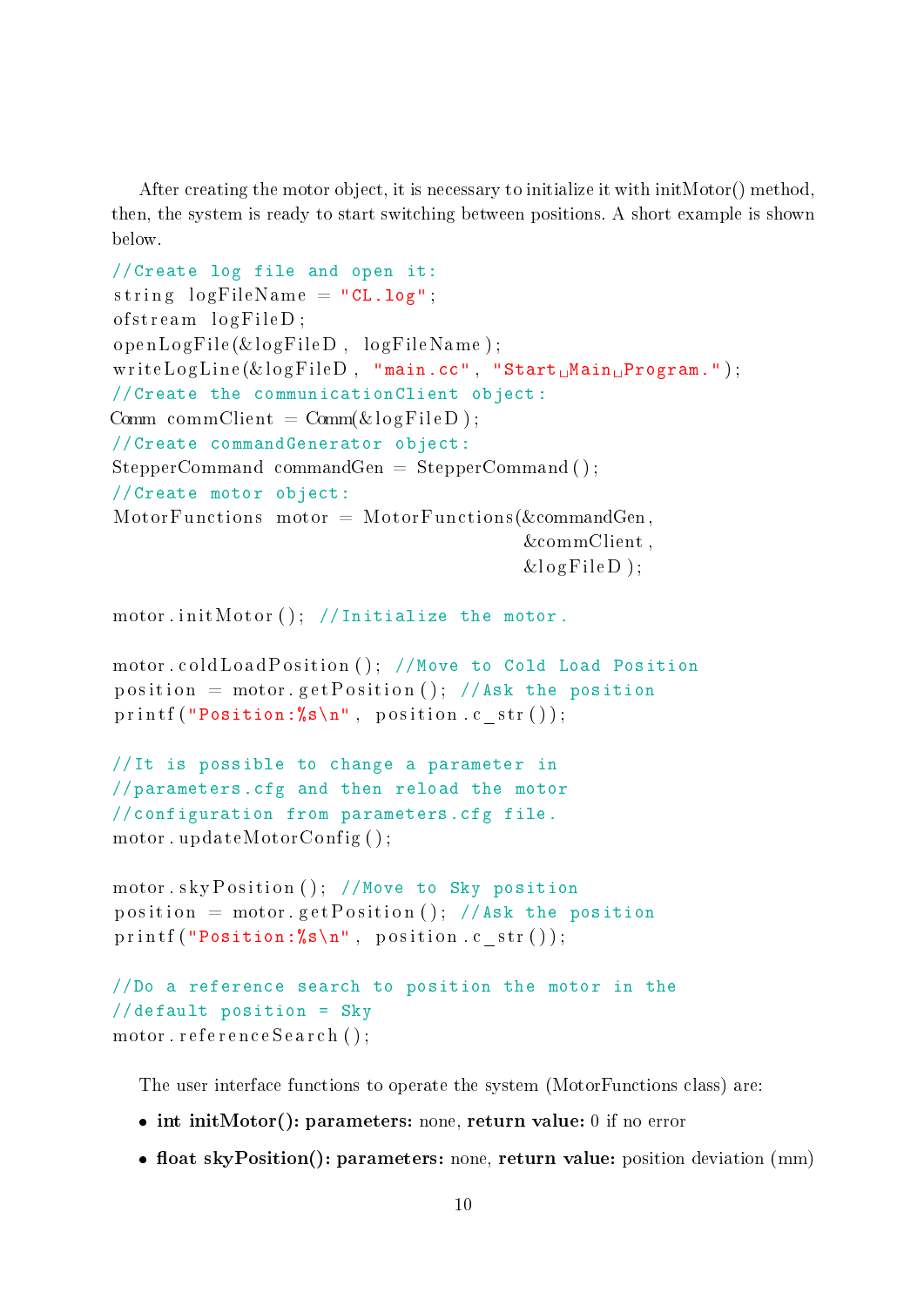- float coldLoadPosition(): parameters: none, return value: position deviation (mm)
- float hotLoadPosition(): parameters: none, return value: position deviation  $(mm)$
- string getPosition(): parameters: none, return value: sky|hot|cold|unknown
- float referenceSearch(): parameters: none, return value: position deviation  $(mm)$
- void setCommClient(Comm \* commClient): parameters: instance pointer of Comm, return value: none
- $\bullet$  int updateMotorConfig(): parameters: none, return value: 0 if no error

## <span id="page-11-0"></span>6 ACS Component

The control system of the radio-telescopes at Yebes Observatory uses the ALMA Common Software (ACS). One of its main features is the posibility to use three different programming languages  $(C_{++}$ , Java, and Python) with full compatibility between them. This software uses a component-container where the developed tools are components and they are managed with containers. Then, to integrate the calibration load in the ACS control system a new  $C++$  component has been developed. This component uses the functions mentioned in [section 5](#page-9-1) so other parts of the control system are able to use the calibration load automatically. The functions implemented in this component are:

- setLoadPosition(pos): Tells the calibration load to move to the selected position. Options: "SKY", "COLD" y "HOT".
- getLoadPosition(): Asks for the calibration load position. The possible responses are "SKY", "COLD" y "HOT".
- referenceSearch(): Tells the calibration load system to perform a reference search to the left limit switch.
- reloadSocket(): Closes the actual TCP connection with the calibration load system and opens a new one.